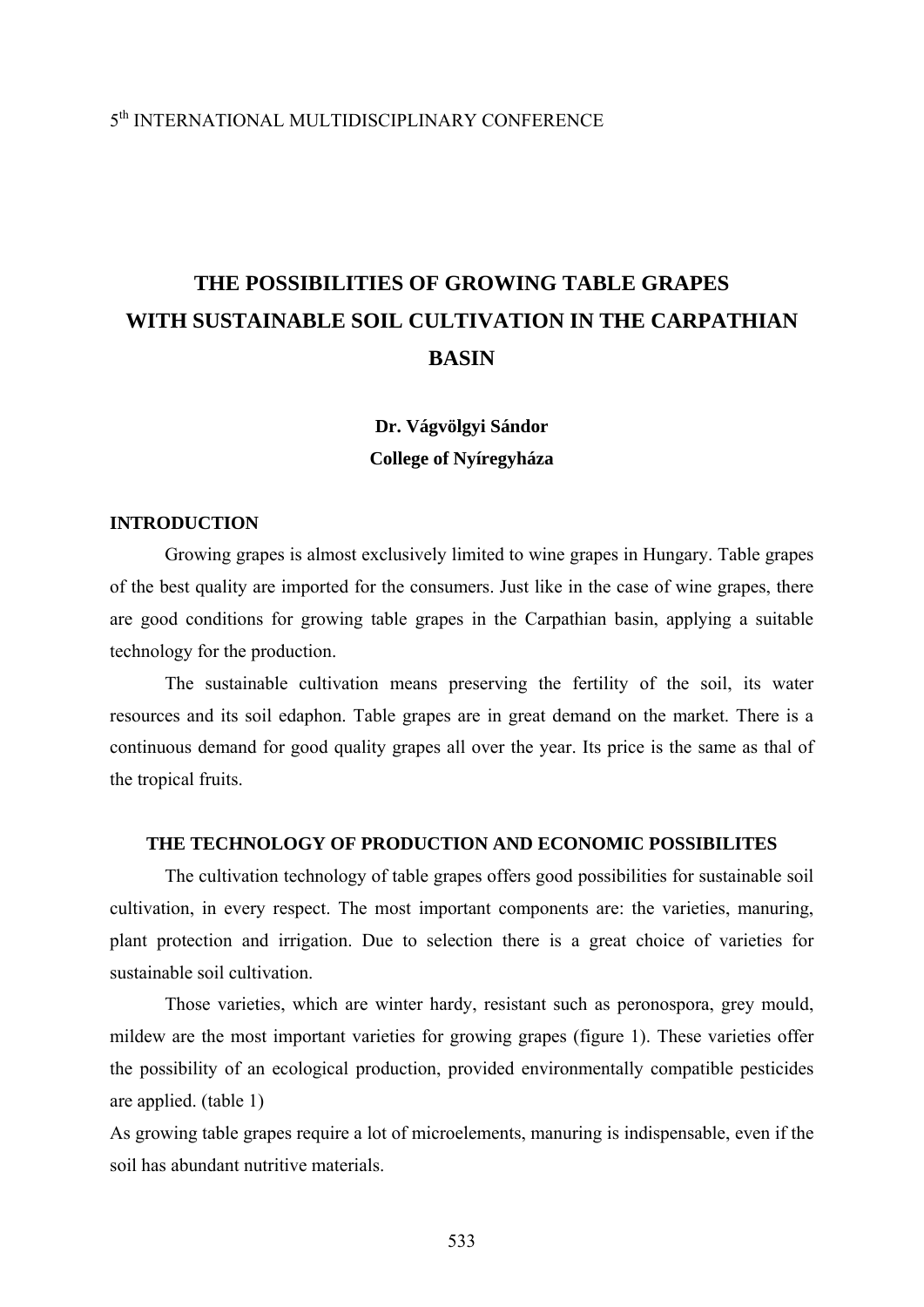The sustainable soil cultivation is based on environmentally compatible plant protection. To this end, we must grow resistent varietes, and use environmentally compatible plant protection. (table 2) To combat fungus diseares in ecological production, Quadris and Shavit must be used, while regarding pesticides, Bacillus Thüringiensis product is effective.

 To grow marketable table grapes of high quality, a permanent water supply is necessary. A water pump, driven by a wind engine, is environmentally friendly way of water supply.

The cost of table grapes plantation do not differ considerably from that of wine grapes. The yield of modern big berried and big clustered table grapes can amount to 30 t/ha yield compared to 8-12 t/ha yield of the wine grapes. Market prices are also different. Table grapes are easily marketed in unlimited quantities, the income is realised in autumn, unlike wine, wich needs storing for years. He above mentioned advantages encourage the farmers to grow table grapes on the acid sandy soils of the Nyírség area.

#### **Summary**

The possibilities of table grapes growing in the sustainable soil cultivation are as follows:

- The ecological requirements of growing table grapes are given in the Carpathian basin.
- The most important technological components of the sustainable soil cultivation are: the varieties, nutritive material supply, plant protection and irrigation.
- The market position and profitability of growing table grapes, seem to be good on long term.

#### **References**

[1] Hajdú,E. – Ésik A.-né (2001): Új magyar szőlőfajták Mezőgazda Kiadó. Budapest. (170)

[2] Hajdú,E. (2002): Csemegeszőlő (Vitis vinifera L.) nemesítés és eredményei Magyarországon International Journal of agricultural science, vol. 8, number 1. 25-29.

[3] Korbuly, J. (1998): Results of Breeding for Resistance to Different Pathogenes and Winter Frost Using Vitis amurensis. acta Horticulturae 528: 551-557.

[4] Korbuly,J. (2002): A Vitis amurensis (Rupr.) értékei a szőlő rezisztencia nemesítés számára. International Journal of agricultural science, vol. 8, number 1.

[5] Töpfe, R.- Harst, M. (2000): Revolutioniert die Gentechnik die Rebenzüchtung? Deutsches Weinbau-Jahrbuch 2000. Waldkirch. 51. 117-124.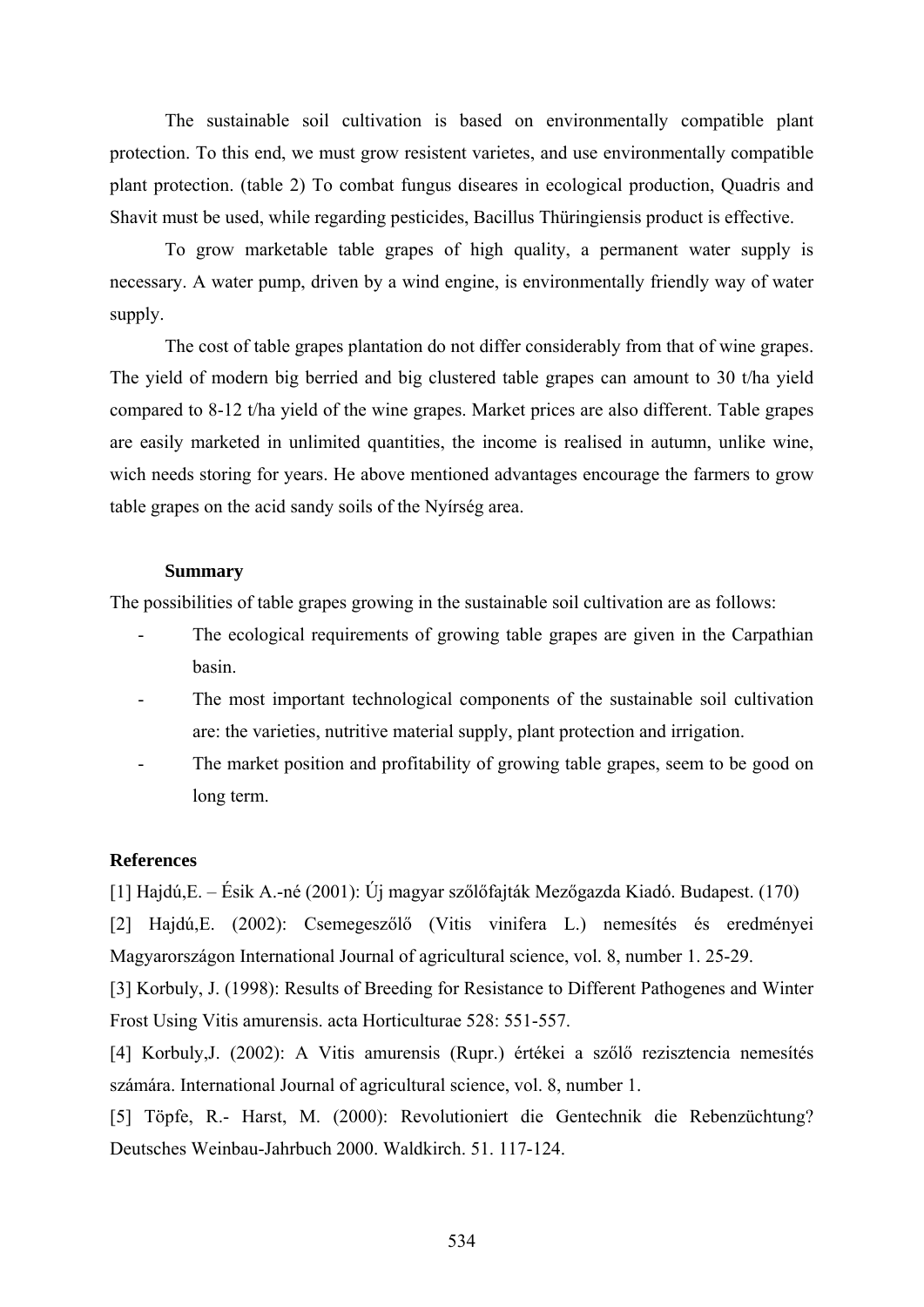|                  | <b>Variety</b>    | <b>Maturing tipe</b>        | Size and colour of<br>the berry | <b>Comment</b>                    |
|------------------|-------------------|-----------------------------|---------------------------------|-----------------------------------|
| 1.               | ESZTER /R-65/fj.  | The beginning of August.    | medium<br>blue                  | resistant, good yield             |
| $\mathfrak{2}$ . | <b>ANITA</b>      | The end of August.          | blue<br>large                   | large<br>good<br>grape,<br>taste  |
| 3.               | <b>FAVORIT</b>    | The beginning of August.    | yellowish<br>large              | muscatel, good<br>vield           |
| $\overline{4}$ . | <b>NARANCSÍZŰ</b> | The middle of August.       | medium<br>greenish<br>large     | muscatel, very good<br>vield      |
| 5 <sub>1</sub>   | ITÁLIA            | He beginning of October.    | white<br>very large             | durable, good taste<br>muscatel   |
| 6.               | PANNÓNIA KINCSE   | The end of August.          | white<br>large                  | reliable, easy to<br>produce      |
| 7 <sub>1</sub>   | NÉRÓ              | The beginning of August     | medium<br>blue                  | resistant,<br>frost<br>resistance |
| 8.               | TERÉZ             | The beginning of September. | medium large<br>greenish        | resistant.<br>good<br>yield       |

#### Table 1. Characteristic of table grapes varieties

A succesful plant protection technology in table grapes production (Bányay László, Nyírszőlős 2002.)

Spraying in 2002. Table 2

| <b>Spraying</b> | Phenological phase        | <b>Date</b> | <b>Pesticide</b>                                                             | <b>Comment</b>                                |
|-----------------|---------------------------|-------------|------------------------------------------------------------------------------|-----------------------------------------------|
| 1.              | 5-8 leaves                | 05.14.      | 0.3%<br>Funguran<br>0.05%<br>Flumite                                         | after hailstorm                               |
| 2.              | grape lengthening         | 05.23.      | Melody F<br>0,3<br><b>Bi</b> 58<br>0,1                                       |                                               |
| 3.              | flower formation          | 06.04.      | 0,3<br>Melody F<br>Kumulus<br>0,2                                            |                                               |
| 4.              | blossom time              | 01.13.      | 0,3<br>Melody F                                                              |                                               |
| 5.              | after grape<br>formation  | 06.28.      | 0,3<br>Fungurán<br>Kumulus<br>0,25<br>0,02<br>Fendona 10<br>Bio Film<br>0,05 |                                               |
| 6.              | pea size                  | 07.06.      | 0,3<br>Melody F<br>Kumulus<br>0,2<br>Fendona 10<br>0,02<br>Bio Film<br>0,05  |                                               |
| 7               | grape dosing              | 07.15.      | 0,3<br>Melody F<br>Fendona<br>0,02                                           |                                               |
| 8.              | the beginning of maturing | 07.21.      | Melody F<br>0,3                                                              |                                               |
| 9.              | Maturing                  | 08.03.      | 0,3<br>Melody F<br>Topsin-Metil 0,1                                          |                                               |
| 10.             | Maturing                  | 08.10.      | Fungurán<br>0,3<br>Topsin-Metil 0,2<br>Fytanon<br>0,1                        |                                               |
| 11.             | Maturing                  | 08.17.      | 0,25<br>Fungurán<br>Ortho Phaltan 0,3                                        | The beginning of<br>August<br>100 mm rainfall |

Basically the grapes were sprayed with Quadris in 2001, in 2003 Shavit is planned.

The rate of infection was 0% over the last 2 years

.